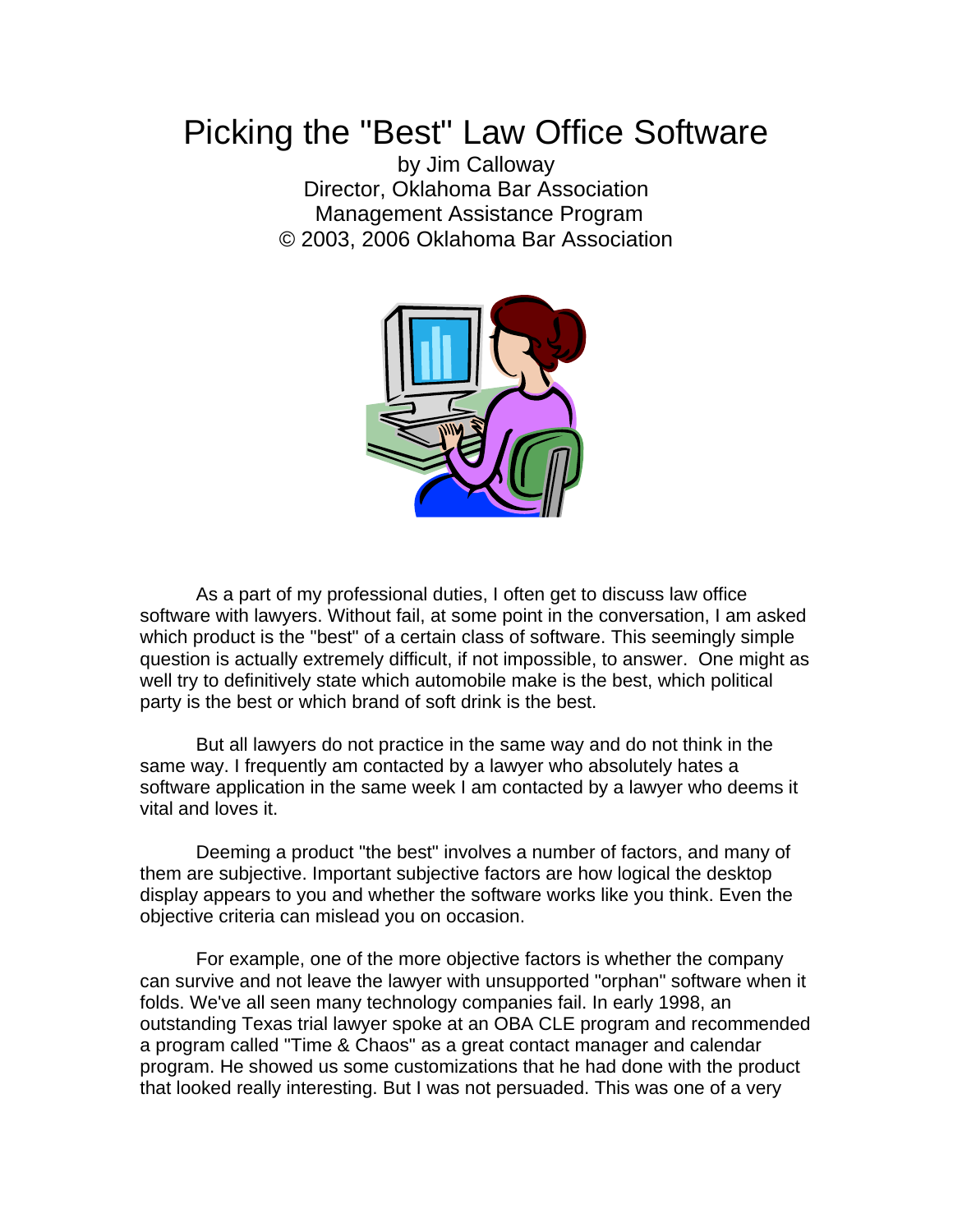limited line of software products produced by a small company. It was not nearly as fully featured as the "true" case management software products available. Outlook Express was free and did many of the same things. T&C sold for around \$40 and provided free upgrades for purchasers. With that pricing structure, it did not seem like the company would survive long.

You've probably already guessed that both the product and the company survive to this day. The company actually changed its name to incorporate its flagship product and is now called Chaos Software. (www.chaossoftware.com.) Time & Chaos Version 6 is alive and well. The latest version was released in January, 2006. It now sells for \$45.00 and purchasers can have free upgrades for two years after purchase.

A couple of T&C devotees have posted extremely positive comments about this program on our local online forum. Now the company offers several other applications, including a \$34.95 Legal Billing program, e-mail software, ChaosSync programs to transfer data to Outlook, a Palm Pilot or Pocket PC and several other interesting products.



I still am more comfortable with lawyers purchasing the mainstream applications designed

for law firms that have greater functionality. But those who purchase T&C a few years ago think they were right and I was wrong.

So, after stating how difficult it is to determine "the best" software, let me pass along a few tips to help you pick the best for you.

**Know Thyself** – You don't have to get a degree in philosophy, but the smart software shopper will make a priority list of the features that they want before they start looking at specific products. Often there will be trade-offs and compromises, so it is best to know the most important reasons for a new software purchase in advance. Rank features in importance to you. Otherwise there is the risk of your assistant telling you months later, "But we mainly wanted it to do that, and it doesn't."

**Test Drive the Application** - The best way for one to pick software is to try it and see if it works for you. Many software packages have free trial periods. The actual user should spend some time seeing how comfortable they are with the program and how well it accomplishes routine tasks for them. The lawyer should personally try out case management and litigation support software while the billing clerk should review time and billing software.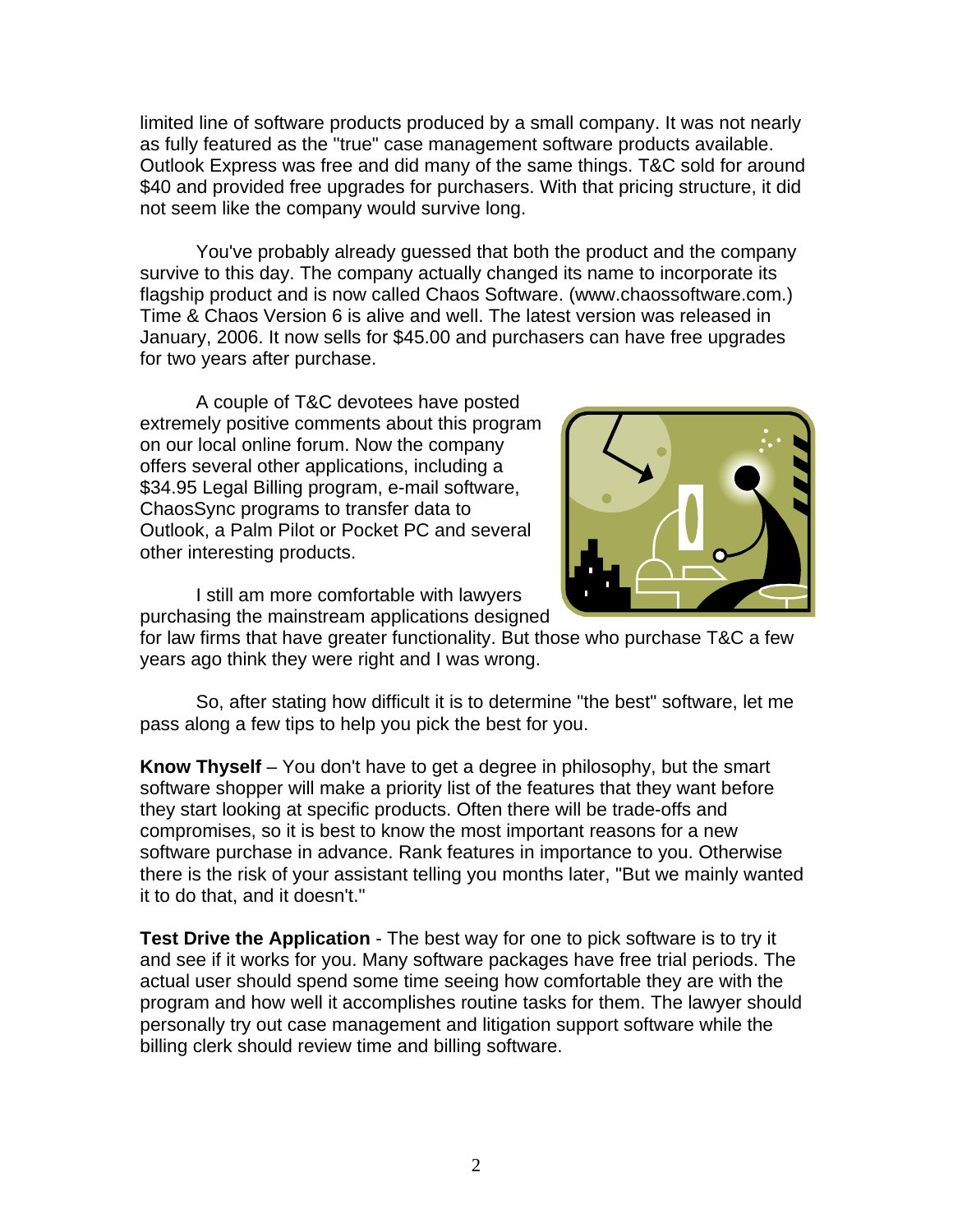**Get Some Reviews** – Everyone will love some product so it is not hard for a software vendor to get glowing reviews for advertising material. But talking to another lawyer who uses the product, reading third party reviews in the legal tech publications, searching for information online in user forums like Technolawyer or just doing a Google search for the product name are all ways to get more objective opinions. Consult with your bar practice management advisor if you have one. If there are no reviews of a product online anywhere, pay attention to that omission.

**What's in Your Locale?** – If several lawyers you know have particular software package or if one is used by most of the lawyers in your area, count that as a big plus. Having someone locally to ask questions or to go in together on group training classes is a big advantage, as is having several of the local legal staff already trained on a package. The staff person that they train today may be working for you tomorrow.

**Stick with major players** – The above-noted success story of Time & Chaos notwithstanding, it is still a great risk to buy software from a small or a start-up company. Their Web site may look great, but will you able to get telephone tech support when you need it? No one wants to invest the time in learning an application that may not be around next year. If none of the technology proficient lawyers you know has ever heard of it, it is a bad sign.

**Get training** – The greatest predictor of a successful software installation is whether the lawyers and staff invest time and money in significant training. Think about training resources before you buy and ask the vendor what training resources they suggest. Most software packages can look great in a 10 or 20 minute demonstration, but it is a different matter when you are poised at the keyboard thinking "how did they do that?" Extensive written materials can bridge the gap when there is no local training resource, but software manuals produced by the company are not always clear to the user. Explore third party written materials. There may be no gain if you don't train.



One of the places where legal technologists and lawyers interested in technology get information online is TechnoLawyer. There are many smart people who contribute to TechnoLawyer (www,technolawyer.com) and subscribe to its electronic newsletters. There are other online communities of interest populated by tech-savvy lawyers and vendors as well.

A final very important word is to give yourself a deadline to make a decision. Making a perfect decision is often the enemy of making a decision that is good enough. There probably won't be a